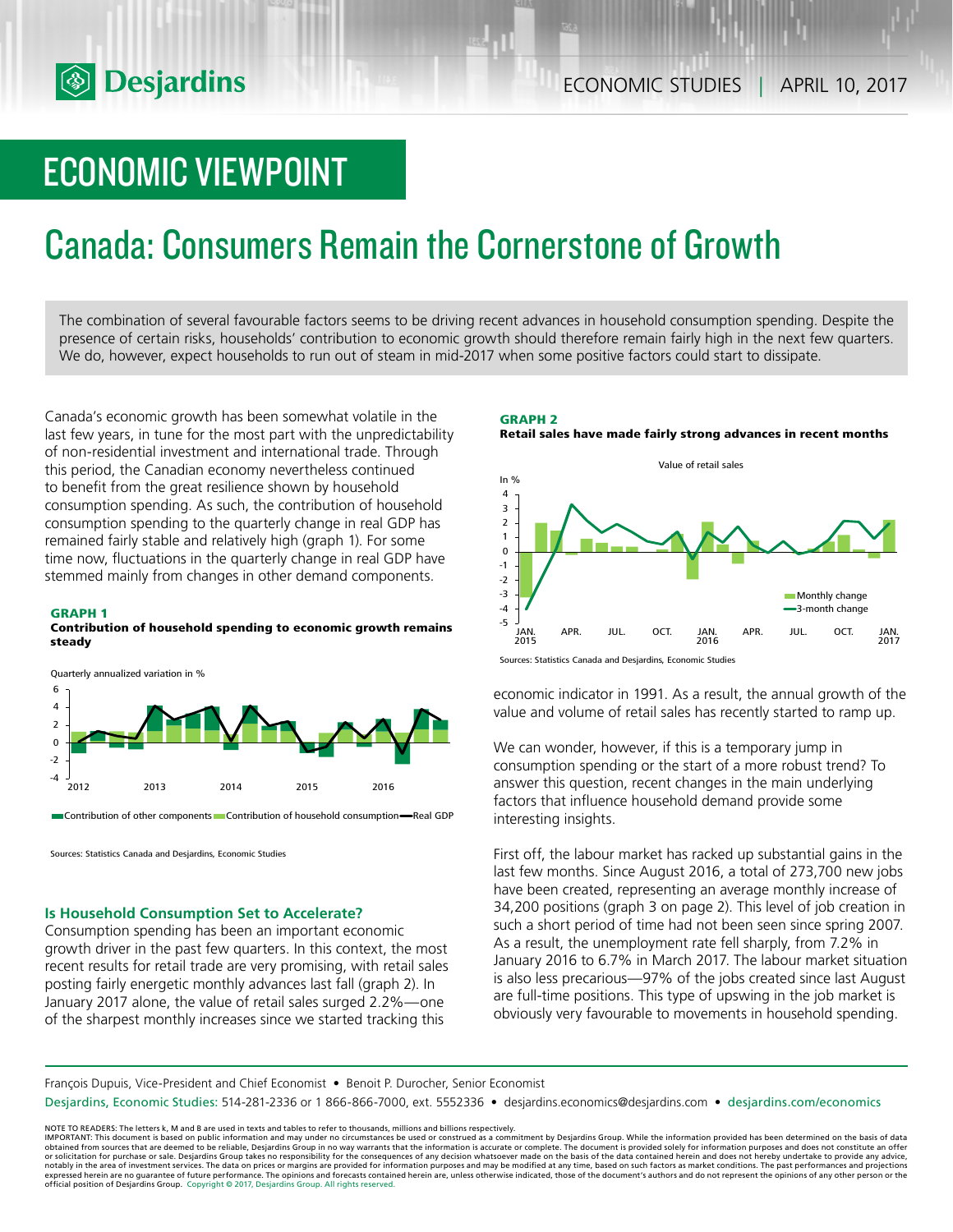

#### **GRAPH 3**

**Major strides in the labour market in recent months**



Sources: Statistics Canada and Desjardins, Economic Studies

Secondly, after having slowed in the first half of 2016, the growth of households' disposable income accelerated as of mid-2016 (graph 4). This faster growth is driven in part by improvements in primary income (employment income), and by a sharp spike in the transfers from public administrations and a slight drop in the transfers to public administrations (graph 5). Cuts to reduce the tax burden on households introduced

#### **GRAPH 4**





Sources: Statistics Canada and Desjardins, Economic Studies

#### **GRAPH 5**

**Spike in current transfers from public administrations inflates disposable income**



Sources: Statistics Canada and Desjardins, Economic Studies

in the 2016 federal budget are largely responsible for this improvement. Households clearly used some of this additional income to grow their net savings, which pushed the savings rate to 5.8% in the fourth quarter of 2016, compared to a rate of only 4.7% in the first quarter of that year. On the flip side, the data show that households also used some of this extra income to increase their consumption spending.

Lastly, Canadian household confidence has greatly improved in the last few months (graph 6). As such, the index rose to 111.7 in March, a level that far exceeds its historical average. This will clearly provide more support for advances in consumption spending, especially for durable goods.

# **GRAPH 6**

**Household confidence up sharply since the start of 2017**





Under such conditions, we have to admit that several factors currently argue in favour of consumption spending, suggesting that this acceleration could carry over through the next few months. Therefore, household consumption will continue to be a major driver of economic growth.

### **Risks to Keep an Eye On**

That said, despite the outlooks that are by most accounts favourable, some factors could hurt consumption spending in 2017. On one hand, the benefits of households' reduced tax burden will gradually start to fade over the next few months. The resulting slowdown in households' disposable income could weigh on consumption spending growth by the end of 2017.

On the other, despite the increase in the household savings rate at the end of 2016, their debt levels are still quite high. According to Statistics Canada, the ratio of household debt contracted on the credit market vs. their disposable income reached 167.25% in the fourth quarter of 2016; a historical peak (graph 7 on page 3). This situation should not create too many concerns for households at the moment since interest rates are very low. Gradual cuts to the average interest rates on household debt have reduced the portion of the debt service that is the interest payment. This has offset the increase in the portion applied to